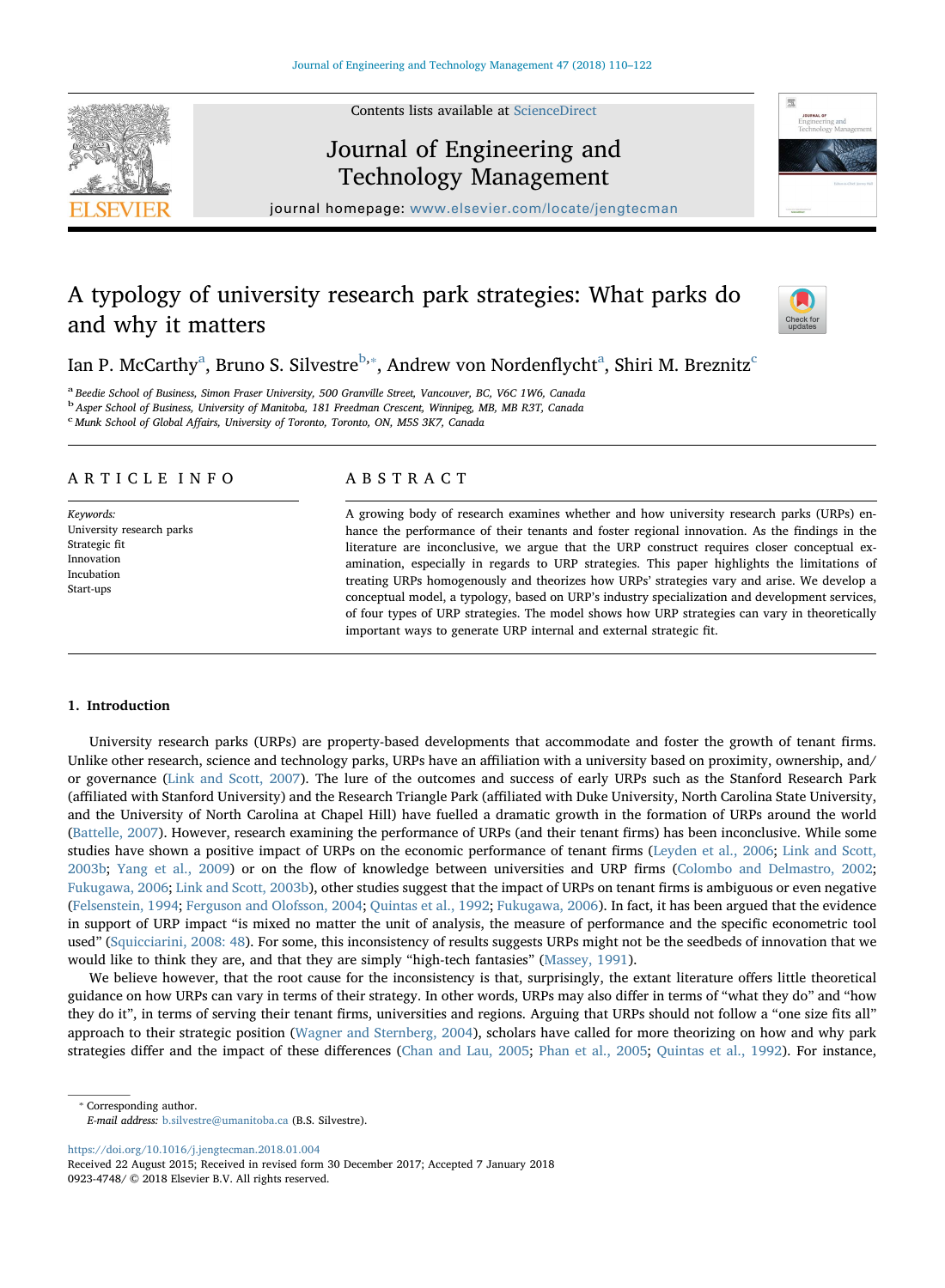<span id="page-1-0"></span>

Fig. 1. The model: understanding URP strategies.

choices of park strategy might need to be tailored to suit the conditions of their region as "the environments required for the emergence of productive entrepreneurship are likely to differ significantly between a rural area, a high-technology cluster, and a metropolitan area" ([Minniti, 2008: 782](#page-12-8)). Addressing these calls for how and why URPs' strategies vary is a critically important issue for universities, potential tenant firms, the communities in which they operate and public policy ([Langford et al., 2006\)](#page-11-7). In response to these calls, we provide this conceptual paper and propose a typology and related theory on the strategies of URPs. This approach is similar to the seminal work of [Miles et al. \(1978\)](#page-12-9) and [Miles and Snow \(1984\)](#page-12-10) and other studies [\(Zahra and Pearce, 1990](#page-12-11); [McCarthy](#page-12-12) [et al., 2010;](#page-12-12) [von Norden](#page-12-13)flycht, 2010) that provide typologies of the different strategic positions organizations can adopt to ensure external fit (between the strategy and the environment) and internal fit (between the internal resources/capabilities and the strategy) to enhance performance.

[Fig. 1](#page-1-0) depicts the overall structure of our model. Based on a review of the URP literature and related phenomena, including research, technology and science parks; incubators; and technology accelerators (university affiliated and not), we begin by characterizing URP strategies using two fundamental dimensions: specialization and development. We then use these two dimensions in a typology to propose four archetypal URP strategies and provide illustrative examples for each. Next, we present three potential explanations for why URPs have different strategies. These are due to (i) heterogeneity of the local environment within which a URP operates; (ii) differences in the internal capabilities, mission and objectives of the university with whom the URP is affiliated; and (iii) differences in the experience, knowledge or competence of URP managers or management teams. We conclude by explaining how different capabilities, strategies and environments work to impact the URP strategic fit, and outline the implications of our theory for policy, management and scholarly work.

### 2. Characterizing the strategies of URPs

University research parks (URPs) are generally defined as being property-based developments that accommodate and foster the growth of tenant firms and are affiliated with a university based on proximity, ownership, and/or governance ([Link and Scott, 2007](#page-12-0)). We follow the definition provided by [Link and Scott \(2007\)](#page-12-0), in that a URP simply needs to have some association with one or more universities. For instance, if a regional development entity, government agency, real estate developer or high technology company sets up a park in collaboration with a university, then this affiliation qualifies the park as a URP.

The most common expectation of this university-park affiliation is that the URP and its tenants will have some form of access to university resources (e.g., knowledge, talent, and equipment), which is assumed to promote the growth of tenant firms and foster local economic development ([Battelle, 2007;](#page-11-0) [Link and Scott, 2005, 2006](#page-12-14); [Lofsten and Lindelof, 2002;](#page-12-15) [Mian,](#page-12-16) 2011). It is also argued that URPs benefit their universities by helping to facilitate the commercialization of university research. This in turn helps universities to attract funding and preeminent scholars, which increases publication and patent output ([Link and Scott, 2003a](#page-11-8)). This connection to a university and the expected benefits thereof are important distinctions that URPs have over other research, science and technology parks not affiliated to a university ([Lofsten and Lindelof, 2002](#page-12-15)).

Research on URPs has typically treated these entities as a homogeneous set in terms of strategy (i.e., the decisions that are implemented concerning the aims and operation of a URP). To a degree, and in terms of the mandate of URPs, this is reasonable. Like science, technology, and industry parks that are not affiliated to a university, URPs function as a real estate provider and landlord, developing and renting office and lab space. However, as reported by one of the few studies to characterise these entities in general, one director of a research park commented on their diversity:, "If you've seen one research park …you've seen one research park." ([Link and Scott, 2006: 54\)](#page-12-17). While we acknowledge that individually all URPs are unique to some degree, we believe it is possible and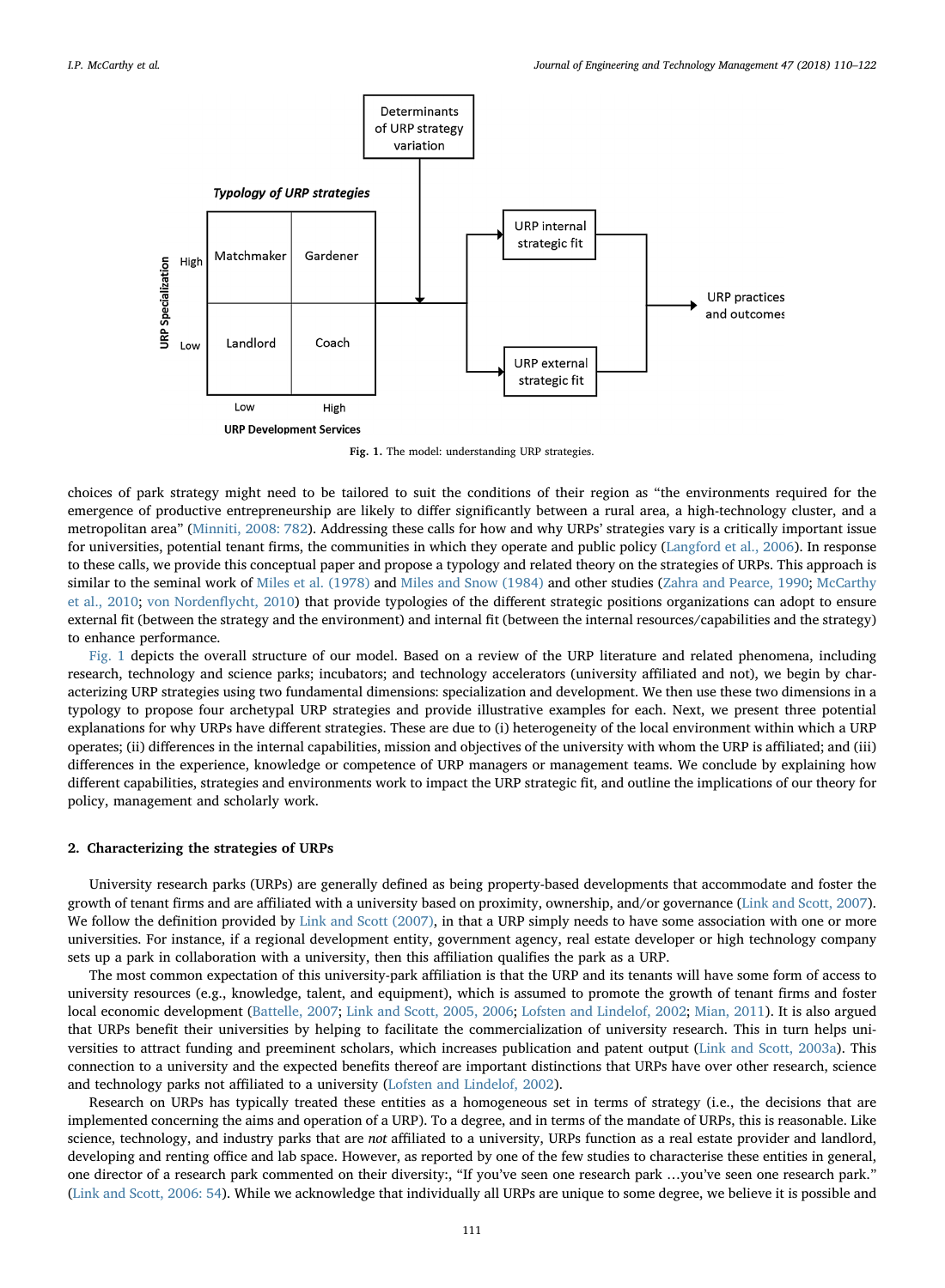beneficial to classify them using theoretically and practically important dimensions.

In fact, recent research shows that variation in characteristics of a URP's affiliated university or the URP's relationship to the university can account for some differences in URP performance ([Link and Scott, 2003b;](#page-12-1) [Santoro and Chakrabarti, 2002](#page-12-18); [Siegel et al.,](#page-12-19) [2003;](#page-12-19) [Westhead and Batstone, 1998](#page-12-20); Link and Link, 2003). These dimensions include the URPs physical proximity to the affiliated university, its governance relationship with the university (i.e., whether it is owned and/or managed by the university, government or a private third-party), the existing resources and capabilities within the university, and its mission or high-level objectives.

However, in addition to varying along these characteristics of the affiliated university, URPs can also vary based on strategic choices that respond to the internal capabilities they possess (e.g., manager's experience, available space, etc.) and the characteristics of their local environment. While URPs can be run in many ways, and little has been written with regard to URP strategic choices, it is possible to discern from other organizational and innovation literature two strategic dimensions of importance: specialization and development. Specialization is the extent to which a URP caters to a narrow versus broad type of tenant firm (e.g., [Vanderstraeten](#page-12-21) [et al., 2016\)](#page-12-21). Development is the extent to which URPs offer services, beyond the role of landlord, to support their tenant firms (e.g., [Rice, 2002](#page-12-22)). While we define and substantiate both of these strategic dimensions in more detail in the next section, we highlight here the reasoning why we selected them.

Across a variety of literatures that study mechanisms for knowledge transfer (including non-university research parks, but also incubators and accelerators, $\frac{1}{1}$  $\frac{1}{1}$  $\frac{1}{1}$  university spin-offs, and even venture capital funds), these two are commonly recognized as significant dimensions of strategic choice on which these types of organizations vary. An influential report on the evolution of URPs in North America highlights these dimensions as important descriptors of URP diversity ([Battelle, 2007\)](#page-11-0). And research on business incubators argues that these dimensions are central to identifying best practice models for supporting new ventures ([Bergek and Norrman, 2008;](#page-11-9) [Vanderstraeten et al., 2016;](#page-12-21) [Rice, 2002](#page-12-22)). Based on these constructs, [Malek et al. \(2014\)](#page-12-23) explore implications of issues such as specialization and development of tenants for business accelerators, which often employ very high development and low specialization strategies. Also, [Roberts and Malone \(1996\)](#page-12-24) use similar dimensions (support and selectivity) to explain the process by which universities strategically spinout new ventures. [Langford et al. \(2006\)](#page-11-7) suggest that professional development services and specialization are critical strategic factors to be considered. Furthermore, research on new venture support shows that venture capitalists vary in the degree to which they choose to diversify versus specialize ([MacMillan et al., 1989\)](#page-12-25).

In addition to the theoretical value these dimensions have, it is clear they are important to URP management. Decisions about specialization and development are linked to crucial differences in the type and amount of resources URPs have available to attract and support tenant firms ([Clarysse et al., 2005\)](#page-11-10). This means specialization and development shape URPs' core strategic aspects ([Norton and Tenenbaum, 1993;](#page-12-26) [Sabidussi et al., 2014](#page-12-27)). For example, the availability (or not) of specialized resources within a URP and its affiliated university will be critical to attract potential tenants within a single industry or across multiple industries. Also, the amount of URP resources must be sufficient to properly deliver the promised business services. That is, the larger the range and amount of business development services offered, the larger will be the needed resource base.

#### 2.1. URP specialization

Specialization is a form of selection in which URPs make a strategic decision concerning which types of tenant firms to accept for entry and which to reject ([Bergek and Norrman, 2008](#page-11-9); [Hackett and Dilts, 2004\)](#page-11-11). URPs could specialize on a number of tenant characteristics, such as the perceived quality of a tenant's business idea or the tenant's stage of development (e.g., newly founded versus financed for several rounds versus long-established). In fact, these criteria of "picking winners" based on the quality of the idea and/or the characteristics of the entrepreneurs is central to the incubators' ([Bergek and Norrman, 2008\)](#page-11-9) and accelerators' strategy ([Malek et al., 2014](#page-12-23)). URPs could also specialize based on a specific industry (e.g., [Vanderstraeten et al., 2016](#page-12-21)) due to the existence of complementary assets such as university expertise, knowledge areas of anchor tenants or capabilities within the local/regional environment. Similarly, our review of current research and public information (i.e., URP websites and public reports) revealed that URPs often specialize by different industry sectors (see [Table 1](#page-3-0)). For this reason, in the remainder of the paper, we use specialization by industry, which is the extent to which a URP serves tenant firms from a specific industry. URPs' industry specialization decisions are driven by the existing internal capabilities of the associated university, the existing capabilities within the URP (e.g., experience of manager or management team) and the local environment within which the URP operates.

We describe URP strategies as "low specialization" or "high specialization" depending on the number of industries they focus on. Drawing on the business incubator literature and our review of actual URPs, we characterise high specialization URPs as those that accommodate tenant firms from one single industry, while low specialization URPs focus on multiple industries [\(Schwartz and](#page-12-28) [Hornych, 2010\)](#page-12-28). For example, the first URP in the high-specialization category in [Table 1](#page-3-0) is the Leiden Bio Science Park, which only deals with biotechnology tenant firms. In contrast, the first URP in the low-specialization category in [Table 1,](#page-3-0) North Carolina's Research Triangle Park, accommodates tenant firms from a diverse set of industries including biotechnology, ICT, gaming and nanotechnology.

One fundamental implication of specialization is that it impacts the efficiencies of providing resources to tenant firms. As highly specialized URPs focus on accommodating firms from one single industry, the tenant firms will likely have similar resource needs

<span id="page-2-0"></span><sup>&</sup>lt;sup>1</sup> Incubators and accelerators are both concerned with attracting, supporting and developing new ventures. Accelerators are distinct from incubators in that entrepreneurial teams must compete to be selected to join an accelerator. Also, accelerators typically accept and nurture a much greater number of start-up teams than an incubator, and the accelerator program duration is typically short (e.g., three to four months) as opposed to that for an incubator (see [Malek et al., 2014](#page-12-23)).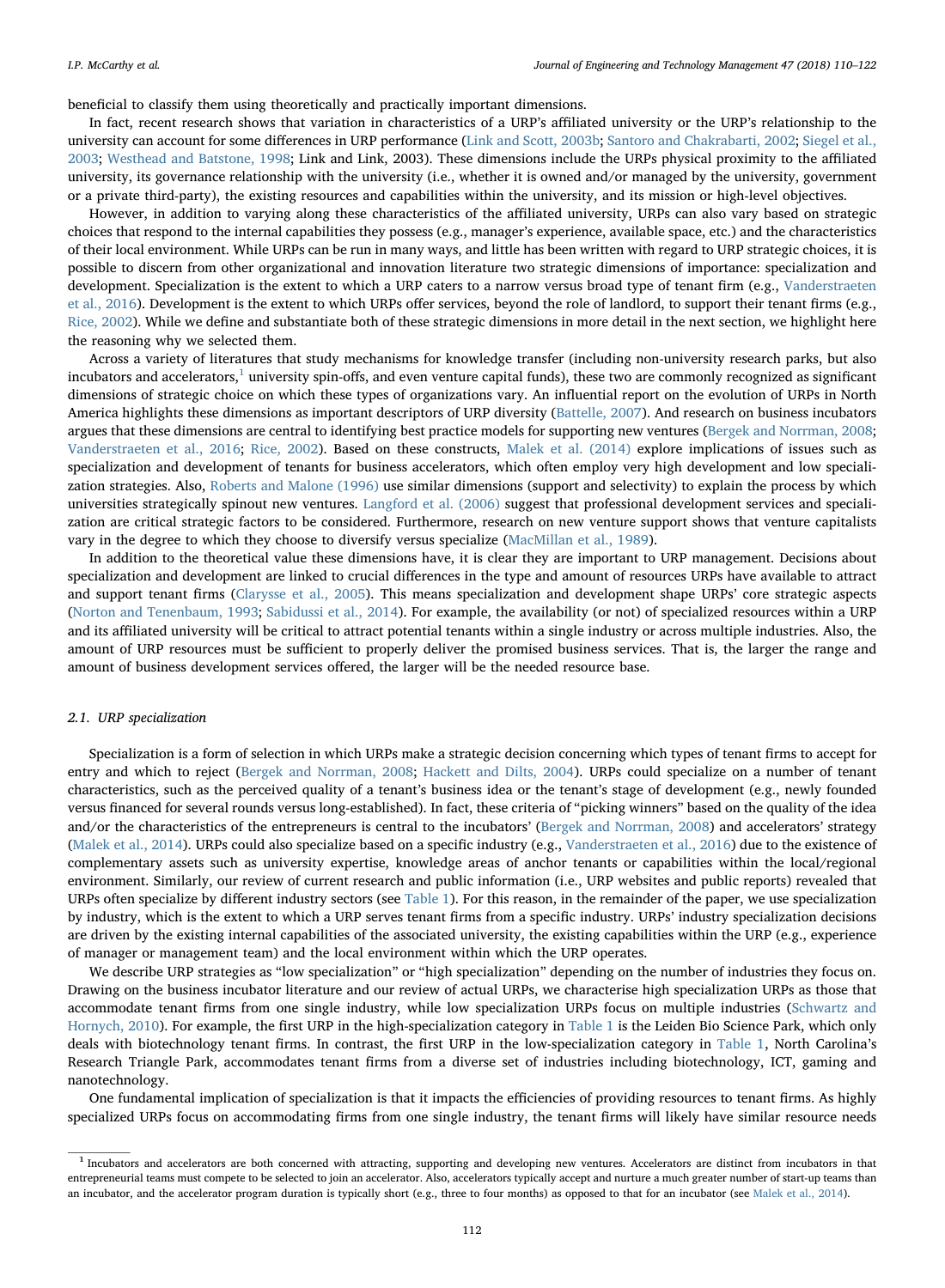<span id="page-3-1"></span><span id="page-3-0"></span>

| Table 1                        | Examples of URPs that vary in terms of specialization <sup>2</sup> . |                                                                                                                                  |                                                                                                            |         |                                       |                                             |
|--------------------------------|----------------------------------------------------------------------|----------------------------------------------------------------------------------------------------------------------------------|------------------------------------------------------------------------------------------------------------|---------|---------------------------------------|---------------------------------------------|
| Specialization<br>Level of URP | University research park and<br>location                             | universities<br>Affiliated                                                                                                       | Industry/technology focus                                                                                  | Founded | Number of tenant<br>firms (employees) | Related studies                             |
| High                           | Leiden, The Netherlands<br>Leiden Bio Science Park,                  | Leiden University                                                                                                                | Biotechnology                                                                                              | 1984    | 60 (3100)                             | Reyes-Gonzalez (2007)<br>van Geenhuizen and |
|                                |                                                                      | BioRio, Rio de Janeiro, Brazil Federal University of Rio de Janeiro                                                              | Biotechnology                                                                                              | 1988    | 20 (400)                              | Cabral and Dahab (1998)                     |
|                                | BioPark, Baltimore, USA<br>University of Maryland                    | University of Maryland                                                                                                           | Biotechnology                                                                                              | 2003    | 25 (550)                              | Carroll et al. (2010)                       |
|                                | Agropolis Science Park,<br>Montpellier, France                       | University of Montpellier I and II and University Agribusiness<br>of Avignon                                                     |                                                                                                            | 1986    | 20 (3700)                             | Eberlein (1996)                             |
| Low                            | Research Triangle Park,<br>North Carolina, USA                       | Duke University in Durham, North Carolina State<br>University in Raleigh, and the University of<br>North Carolina at Chapel Hill | Biotechnology and life sciences, clean & green<br>energy, gaming and e-learning, ICT and<br>nanotechnology | 1959    | 170 (38,000)                          | Link and Scott (2003b)                      |
|                                | Technology Park, Perth,<br>Western Australian<br>Australia           | Curtin University of Technology                                                                                                  | ICT, renewable energy and clean technologies,<br>and life sciences                                         | 1985    | 58 (1300)                             | Phillimore (1999)                           |
|                                | Stanford Research Park, Palo Stanford<br>Alto, USA                   | University                                                                                                                       | hardware and software, and consulting firms<br>Electronics, space, biotechnology, computer                 | 1953    | 150 (23,000)                          | Sandelin (2004)                             |
|                                | Industrial Park, Hsinchu,<br>Hsinchu Science-based<br>Taiwan         | Chaio Tung University (NCTU) and<br>Tsing Hua University (NTHU)<br>National<br>National                                          | electronics, precision machinery, and biotech<br>Integrated circuits, computers, telecoms,                 | 1980    | 312 (96,293)                          | Lai and Shyu (2005)                         |
|                                |                                                                      | <sup>a</sup> This table provides examples of URPs with high or low specialization as reported by studies and/or the URP.         |                                                                                                            |         |                                       |                                             |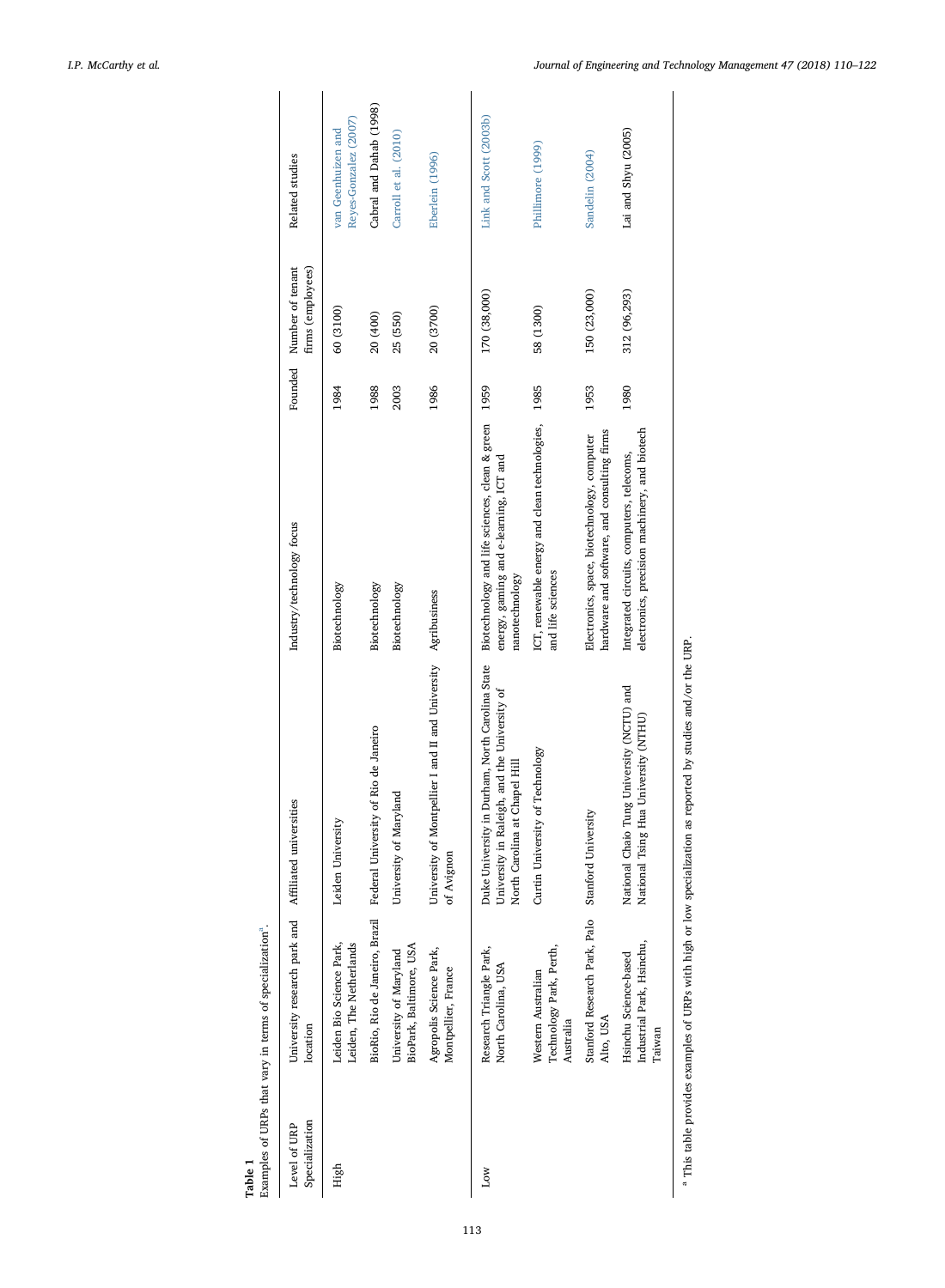(i.e., building space and associated equipment and services). For example, a URP focused only on hosting software firms would primarily offer office space and access to state of the art information and communication technologies, while a URP focused on biotechnology firms would primarily offer access to biotech laboratories and scientific equipment and related scientific services. In fact, the difficulties of getting access to laboratories with expensive and specialized equipment can be a significant barrier to new firm formation and growth. Consequently, research reveals that, from the viewpoint of the firms, access to such physical infrastructure resources either at the URP or through the university are considered attractive and beneficial to tenant firms (e.g. [Mian, 1996;](#page-12-32) [Mian](#page-12-33) [et al., 2012;](#page-12-33) [Chan and Lau, 2005](#page-11-6)). Furthermore, as the economic literature suggests specialization leads to increasing returns (e.g., [Smith, 1776,](#page-12-34) [Romer, 1987\)](#page-12-35), high specialization allows URP managers to acquire and offer similar resources which lead to efficiencies in terms of infrastructure maintenance and budget allocation. Conversely, URPs with a low specialization approach accommodate tenants from multiple industries, and thus their infrastructure and resource needs are more diverse.

A second key implication of specialization is associated with the availability of a pool of potential tenants. As specialization is a matter of how flexible or open a URP is to firms from different industries, this affects the number of potential tenant firms a URP can attract and host. A high specialization choice focuses on a narrower potential tenant pool that would increase the risk of not filling the URP's space [\(Aerts et al., 2007\)](#page-11-14), and increase the risks that come with an industry-specific slow-down or crisis (i.e., all eggs in the same basket). For example, a lack of potential tenants would lead to the URP and its resources being under-utilized or having to admit tenants with no fit with the area of specialization. This can lead to a situation where URPs face a "lack of suitable investment opportunities" as a critical resource constraint to organizational growth ([Penrose, 1959](#page-12-36); [Richardson, 1964](#page-12-37); [Mahoney and Pandian,](#page-12-38) [1992\)](#page-12-38).

A third fundamental implication of specialization is the potential impact on tenant firm networking opportunities. It is often emphasized that networking opportunities between tenants in incubators, accelerators and non-university research parks lead to synergies, innovations and improved firm performance [\(Bakouros et al., 2002;](#page-11-15) Bøllingtoft and Ulhøi, 2005). In a high specialization URP, tenant firms are more likely to have overlapping knowledge and interests, which enhances the potential for networking ([Mowery et al., 1998\)](#page-12-39). From a personnel and social perspective, firms from the same industry will have employees that are more likely to be connected through their common skills, experiences and work goals. Furthermore, when URP firms are from the same industry they are more likely to use the same URP and university resources, and thus more likely to engage with each other (Schwartz and Hornych, 2008). However, it is important to note that when URP firms are in the same industry and directly compete against each other, this can create a high level of competiveness that can inhibit networking ([McAdam and Marlow, 2007](#page-12-40)).

In sum, the decision to specialize or not, like most choices, involves tradeoffs. High specialization offers the potential for lower cost (more efficient) provision of idiosyncratic or unique resources and more networking opportunities for tenant firms, but at the expense of having a smaller pool of potential tenants. Thus, high specialization may underlie benefits of focus, but at the risk of facing under-utilized facility and resources as well as exposure to an industry-specific slow down or crisis. A priori, both strategic choices are viable, depending on the URP's resource availability and environment, as we discuss in a later section.

#### 2.2. URP development services

The development dimension reflects the extent to which URPs provide services to their tenant firms to facilitate their growth (e.g., [Breznitz et al., 2017](#page-11-16); [Clarysse et al., 2005](#page-11-10); [Rothaermel and Thursby, 2005\)](#page-12-41). It is one of the key ways in which knowledge-based resources can flow from the university and URP to tenant firms. Although managers of all URPs would likely express an interest in and hope for the success of their tenants, URPs differ tremendously in terms of the level and range of business-related services and resources they provide to help firms [\(Table 2](#page-5-0)). URPs can make decisions in regards to tenant development based on the experience of the manager or management team, the university characteristics (its internal resources, capabilities, mission and objectives), and the nature of the local/regional environment.

We describe URP strategies as "low development" or "high development" depending on the level of resources committed and the range of professional business services offered to tenant firms. High development URPs follow an "incubator model" [\(Clarysse et al.,](#page-11-10) [2005\)](#page-11-10) in which they establish significant, self-contained business development departments to offer expertise and resources to help promote the growth and success of URP firms. Development services include entrepreneurship education programs that aim to enhance new venture success so as to advance economic development ([Fayolle et al., 2006](#page-11-17); [Franco and Haase, 2015\)](#page-11-18). For example, when Aston Science Park in the U.K. was established, it offered a wide range of business-related services to its tenants such as business acceleration mechanisms, employee recruitment, training, media relations, marketing consulting, technical assistance, and networking opportunities.

In contrast, low development URPs offer limited development services, in terms of scope and/or intensity, with a very small number of staff associated with tenant development and no dedicated business services units within the URP's organizational structure. Low development URPs operate primarily as real estate ventures, mainly providing office and lab space and affiliation with the university brand. Like low development incubators, URPs adopting this strategy rely on a "sink or swim" approach where firms must succeed largely without the URP trying to engineer and shape survival ([Clarysse et al., 2005](#page-11-10)). Tenants need to rely on market selection and economic motivations of service providers to fulfill business development needs. Singapore Science Park is an example of a low development URP; offering tenants little beyond its infrastructure and the reputation of associated universities.

One fundamental implication of the development choice is the costs associated with the level of resources required to provide development services offered by the URP. High development URPs will need to employ trainers and mentors to help develop their tenants in a variety of business-related areas such as finance/accounting, marketing, operations, strategy, human resources, law and intellectual property. Such URP resources may be helpful to nurturing and accelerating the growth of tenant firms ([Phan et al., 2005;](#page-12-7)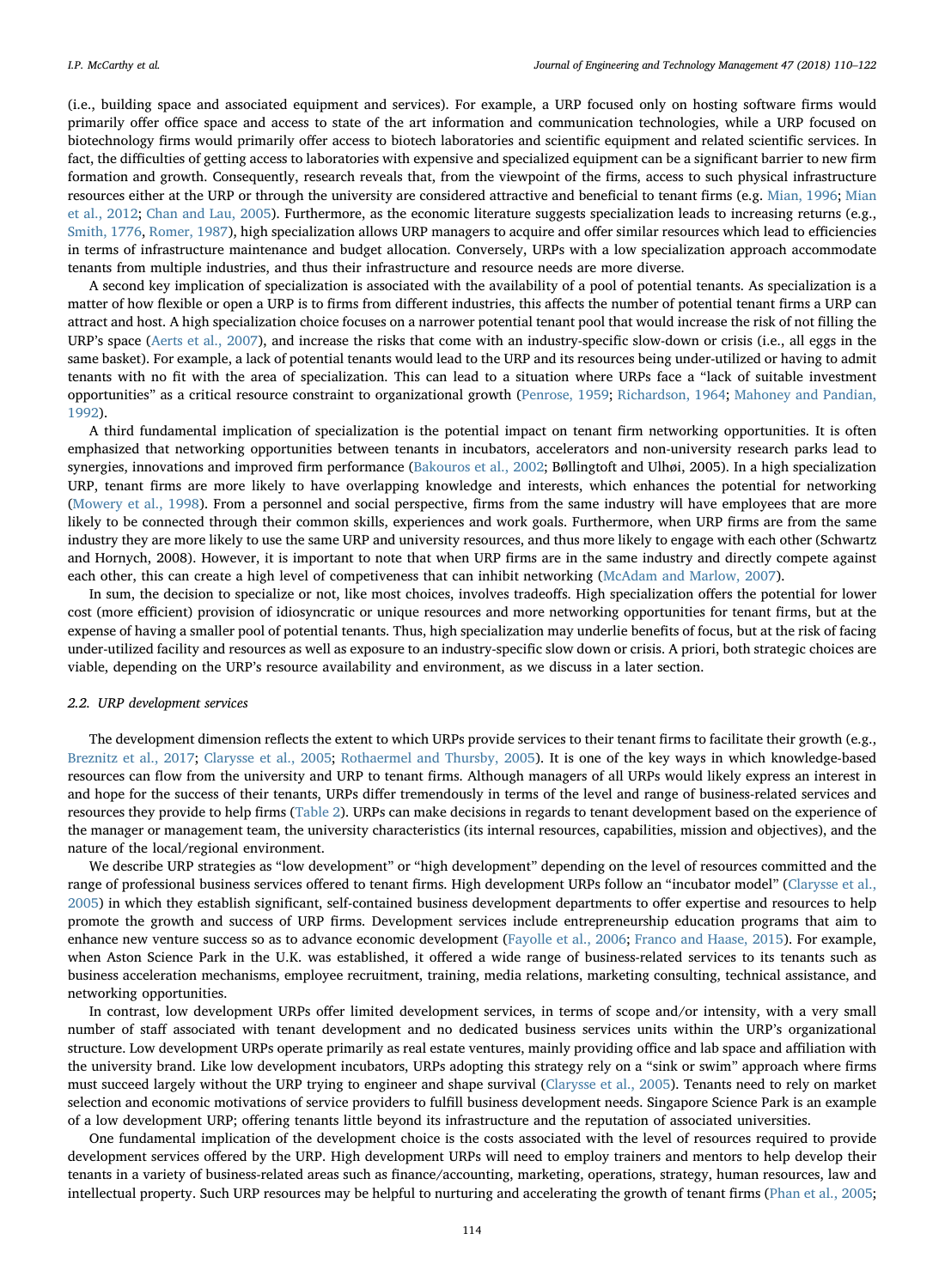<span id="page-5-1"></span><span id="page-5-0"></span>

| Table 2                              | Examples of URP that vary in terms of development <sup>a</sup> . |                                                                                                                                  |                                                                                                                    |         |                                       |                               |
|--------------------------------------|------------------------------------------------------------------|----------------------------------------------------------------------------------------------------------------------------------|--------------------------------------------------------------------------------------------------------------------|---------|---------------------------------------|-------------------------------|
| development services<br>Level of URP | URP and location                                                 | Affiliated universities                                                                                                          | Development services offered                                                                                       | Founded | firms (employees)<br>Number of tenant | Related studies               |
| High                                 | Aston Science Park,<br>Birmingham, UK                            | Aston University                                                                                                                 | Real estate services, clerical services, business advice<br>and academic support                                   | 1982    | 110 (6000)                            | Guy (1996)                    |
|                                      | Mjardevi Science Park,<br>Linkoping, Sweden                      | Linkoping University                                                                                                             | development, financing, and internationalization<br>Training, incubation, networking, business<br>services         | 1984    | 250 (6100)                            | Hommen et al.<br>(2006)       |
|                                      | Park, Blacksburg, USA<br>Virginia Tech Science                   | Virginia Tech                                                                                                                    | Marketing expertise and management skills through<br>customized project/consulting teams                           | 1983    | 140 (2200)                            | Meredith (1998)<br>Echols and |
|                                      | Ideon Science Park, Lund,<br>Sweden                              | Lund University and Lund Institute of<br>Technology                                                                              | Mentoring and advising in matters of leadership,<br>financing, business development, law, patents or<br>accounting | 1983    | 182 (6000)                            | Park (2002)                   |
| Low                                  | Singapore Science Park,<br>Singapore                             | University of Singapore (NUS),<br>University Hospital (NUH)<br>National<br>National                                              | Real estate services                                                                                               | 1980    | 350 (more than 6000)                  | Phillips and Yeung<br>(2003)  |
|                                      | Research Triangle Park,<br>North Carolina, USA                   | Duke University in Durham, North Carolina State<br>University in Raleigh, and the University of<br>North Carolina at Chapel Hill | Real estate and networking opportunities                                                                           | 1959    | 170 (38,000)                          | Link and Scott<br>(2003b)     |
|                                      | Stanford Research Park,<br>Palo Alto, USA                        | Stanford University                                                                                                              | Real estate services                                                                                               | 1953    | 150 (23,000)                          | Sandelin (2004)               |
|                                      | Surrey Research Park,<br>Guildford, Surrey, UK                   | University of Surrey                                                                                                             | Real estate and networking opportunities                                                                           | 1984    | 115 (2750)                            | Vedovello (1997)              |
|                                      |                                                                  | <sup>a</sup> This table provides examples of URPs with high or low development as reported by studies and/or the URP.            |                                                                                                                    |         |                                       |                               |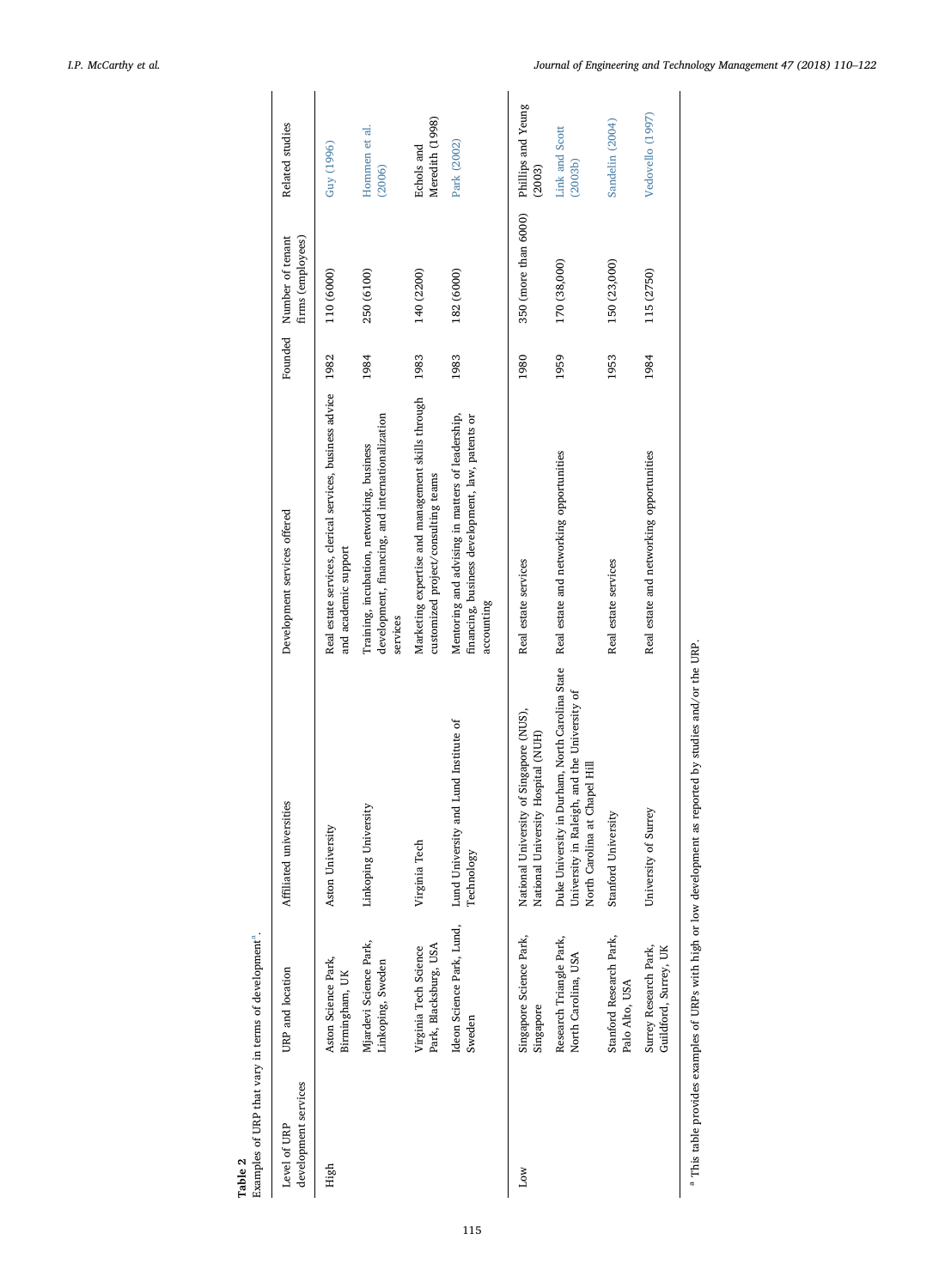[Löfsten and Lindelöf, 2001;](#page-11-21) [Koh et al., 2005](#page-11-22); [Malek et al., 2014\)](#page-12-23). But acquiring and delivering this development capacity requires money and effort invested in activities such as recruitment, staff training, workshops, and a large base of accumulated experience that can support tenant firms. Conversely, low development URPs do not employ such resources and thus do not incur such costs. They focus solely on marketing and managing rental contracts, performing basic building maintenance and collecting the rents at the end of each month (all of which high development URPs also do). However, low development URPs' tenants may grow on average at slower rates during the time they are associated with the URP ([Monck et al., 1988;](#page-12-44) [Dettwiler et al., 2006](#page-11-23)).

A second fundamental implication of development is the URP's ability to shape the growth of their tenant firms. High development URPs will likely to be able to influence the tenant firm learning, trajectory and shape their growth in a much more substantial way ([Fang et al., 2010\)](#page-11-24). This is because the URP management team will be able to offer whatever services they feel are necessary, in the format they feel the tenant firm needs and at the cost they feel appropriate [\(Vanderstraeten et al., 2016\)](#page-12-21). Conversely, a low development URP will let tenant firms to search and acquire the needed business services externally (i.e., on the market), independent of their scope, quality or cost.

A third key implication to development is the extent to which the approach adopted by the URP could make tenant firms overly reliant on the URP, and result in firms struggling to survive once they leave the URP. High development URPs can lead to tenants having a strong dependency on the URP's development services. This increases the chances that tenants become "lost cases" after they graduate from the URP as they may face difficulties in running the business without the URP business services [\(Hytti and Maki,](#page-11-25) [2007\)](#page-11-25). URP start-ups historically have been facing higher mortality rates [\(Criaco et al., 2014](#page-11-26)), and this might well be one of the implications of high development URPs' excessive nurturing, spoiling them, and consequently preventing them to undertake a successful trajectory after they graduate.

With these two dimensions taken together, we now articulate in the next section the resulting typology of four types of strategies that URP can (and do) pursue.

#### 2.3. A typology of URP strategies

In [Fig. 2,](#page-6-0) we combine the specialization and development dimensions to produce a typology of four types of URP strategy, which we label Landlord, Matchmaker, Coach and Gardener. As specialization and development allow for continuous variation, our "high" and "low" classifications should be seen as simplifications that describe the characteristics of ideal URP strategies. In this section, we summarize the characteristics of each type and identify actual examples of URPs that fit into each type.

<span id="page-6-0"></span>The Landlord strategy refers to URPs that adopt low specialization and low development strategies. URPs employing this strategy

|                    | <b>Matchmaker</b>                                                                                          |   | Gardener                                                                                                 |
|--------------------|------------------------------------------------------------------------------------------------------------|---|----------------------------------------------------------------------------------------------------------|
| High               | Focused and efficient use of<br>URP resources, with higher<br>risk of lower demand for<br>URP space.       | ٠ | Focused and efficient use of<br>URP resources, with higher<br>risk of lower demand for<br>URP space.     |
|                    | Greater networking<br>opportunities between<br>tenants.                                                    |   | Greater networking<br>opportunities between<br>tenants.                                                  |
| JRP specialization | Tenants are left to "sink or<br>swim".                                                                     | ٠ | Tenants are supported,<br>nurtured, and more<br>dependent on the URP.                                    |
|                    | Landlord                                                                                                   |   | Coach                                                                                                    |
|                    | Unfocused and less efficient<br>use of URP resources, with<br>lower risk of lower demand<br>for URP space. | ٠ | Unfocused and less efficient<br>use of URP resources, with<br>lower risk of low demand for<br>URP space. |
|                    | Less networking<br>opportunities between<br>tenants.                                                       | ٠ | Less networking<br>opportunities between<br>tenants.                                                     |
| Low                | Tenants are left to "sink or<br>swim".                                                                     |   | Tenants are supported,<br>nurtured, and more<br>dependent on the URP.                                    |

 $Infty$ 

High

### **URP development services**

Fig. 2. Typology of URP strategies.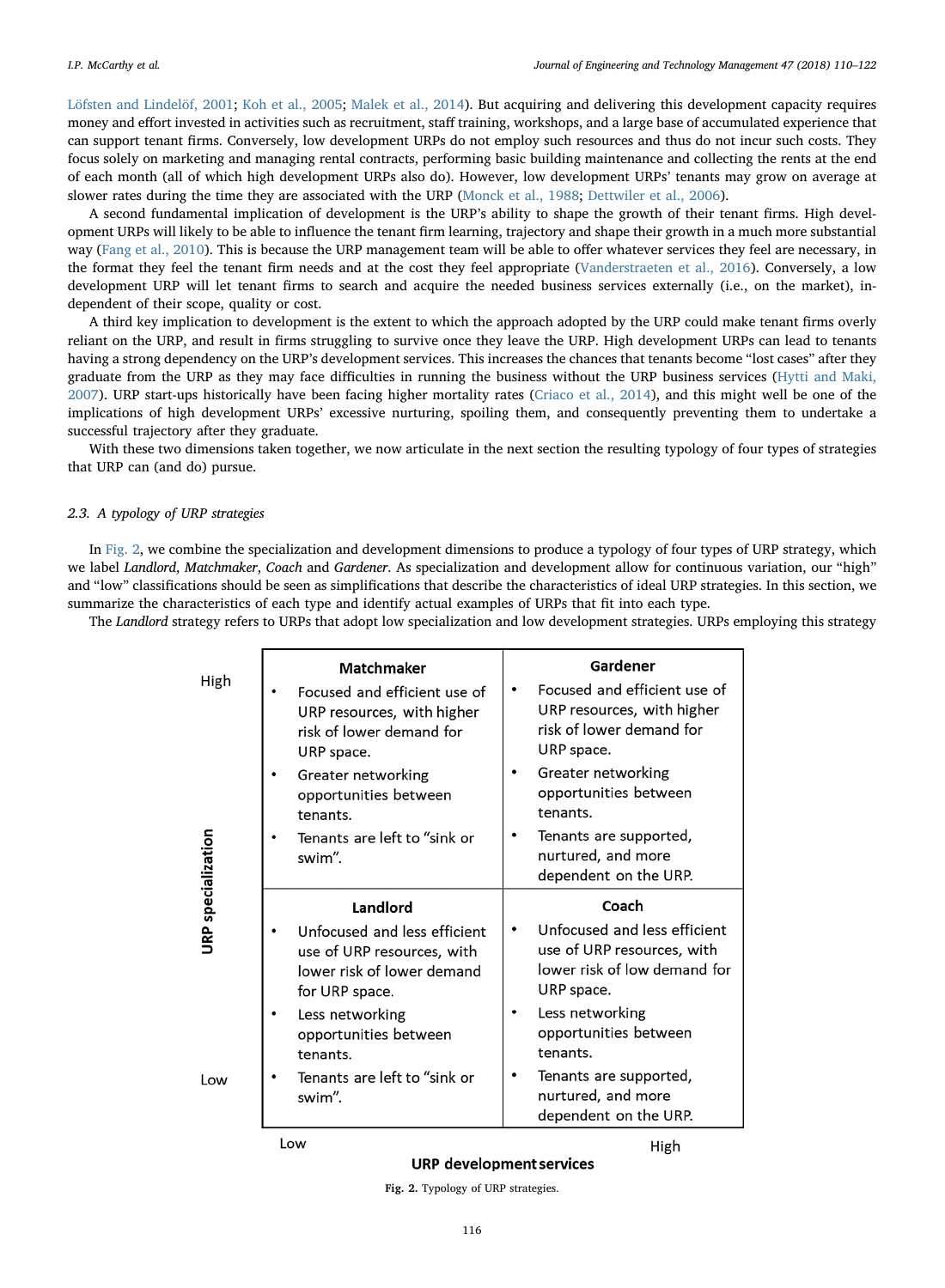host tenants from a broad range of industries. This helps the URP attract a greater number of tenant firms, but entails less focused networking opportunities for them. Furthermore, it is difficult for the URP to efficiently provide access to resources such as industry specific infrastructure and technology. Landlord URPs also provide limited or no development services to tenant firms, avoiding the expense of maintaining development resources (lower operational costs), but then relying on the external environment to provide services tenant firms need (and losing the opportunity to influence on tenant's growth trajectory). This may also imply risking slower tenant firms growth while in the URP, but can potentially generate a more independent tenant firm after graduation. The Stanford Research Park in the U.S. (see [Table 1\)](#page-3-0) is an example of the Landlord URP, as it accepts firms from multiple industries and offers basically real estate services to tenant firms.

The Matchmaker strategy combines high specialization and low development strategies. This will likely be the least resource diverse URP strategy, as it allows for more efficient investment in specialized infrastructure and foregoes the costs of maintaining development resources. The industry of specialization might be (and actually should be) aligned with the existing internal capabilities of the associated university (i.e., the associated university has expertise and reputation in the industry). Matchmaker URPs can generate a more focused set of networking opportunities to tenant firms within the URP, and more independent tenant firms after they leave the URP. However, it runs the risk of a smaller pool of candidate tenants, along with the risk of slow-downs or collapse of the targeted industry. The BioRio Park in Brazil (see [Table 1\)](#page-3-0) is an example of a Matchmaker strategy: due to strong public policy incentives, the URP accepts only firms operating in the biotechnology industry; and only offers associated real estate services and passive networking opportunities to tenants.

The Coach strategy refers to URPs that adopt low specialization and high development strategies. This may be the most resource intensive strategy, as the URP seeks to offer real estate infrastructure and development services that are suitable to tenants from a wide range of industries. Thus, it accepts potential inefficiencies in the provision of infrastructure, services and networking opportunities for the benefits of a wide pool of candidates (low risk of low utilization). This strategy is likely to provide the URP with the ability to influence the trajectory and growth of tenant firms, but it can also generate tenant firm dependency on the URP. The Mjardevi Science Park in Sweden (see [Table 2](#page-5-0)) is an example of a URP adopting the Coach strategy. The URP accepts firms from multiple industries such as mobile broadband, imaging and visualization, automotive safety, and software systems, and offers a comprehensive set of in-house business development services, including business training, incubation, networking, business development, book-keeping, financing, and internationalization services.

The Gardener strategy adopts high specialization and high development. Gardener URPs have the advantage of offering customized infrastructure and development services efficiently, because of their narrow industry focus. But this comes with the risks of a smaller tenant pool, a downturn in the target industry, and potential under-utilization of development services. This strategic choice might be (and actually should be) aligned with the existing internal capabilities of the associated university (i.e., industry focus and business services expertise). Although this type of URP offers more focused networking opportunities to tenant firms and is likely to retain the ability to influence the trajectory and growth of its firms, at the same time it is likely to generate some sort of dependency on tenant firms after they graduate. The Leiden Bio Science Park (Netherlands) (see [Table 1](#page-3-0)) is an example of a URP adopting the Gardener strategy. The Leiden Bio Science Park accepts firms operating only in medical science industries and offers a comprehensive set of in-house business development services to grow its tenant firms such as assistance for securing funding, financial services, law services, human resources assistance, intellectual property protection, technology transfer support, negotiation of license agreements, and contract negotiation support.

### 3. Potential determinants of URP strategy variation

In this section we present three determinants for URPs having different levels of specialization and development services: the external environment, the internal capabilities of the affiliated university, and the management capabilities of a URP. This is not a definitive list, but rather some of the key organization-environment related reasons for variance in URP strategies.

The first is that URPs choose strategies to suit different local economic environments. Similar contingency arguments have been applied to business incubators ([Hackett and Dilts, 2004](#page-11-11); [Bruneel et al., 2012](#page-11-27)). In particular, the level of existing entrepreneurial activity and resources (outside of the university) and the diversity of the local industry/technology base are characteristics in this category that can shape URP choices on specialization and development. For instance, in a region that already possesses high levels of entrepreneurial activity and the actors necessary for new venture formation and growth (investors, IP lawyers, mentors, suppliers, etc.), URP tenant firms will have less need for URP development services ([Etzkowitz, 1995,](#page-11-28) [Nelson, 1993](#page-12-45)). Conversely, we also predict that when URPs are located in environments with few resources for entrepreneurial support, then development services may be valuable and even essential to tenant growth and survival. This approach is apparent in the contrast between URPs at MIT, where the region is rich in innovation support, and those at Yale University, where the URP must offer resources to compensate for the lack of rich business support ecosystem in the region ([Breznitz et al., 2008\)](#page-11-29).

As noted in our earlier discussion, the viability of a high specialization URP strategy hinges on the existence of a suitable number of potential tenants in the area of specialization (i.e., how dynamic the focus industry is in the region). Thus, the current and desired industry composition and dynamics in a local economy will shape a URP's specialization choice. For example, a region that features substantial innovative and commercial activity within a given industry will make a specialization strategy more likely to succeed than a region with a diverse set of industries without proper depth in any particular industry.

The second determinant for URPs having different strategies is due to variances in the internal capabilities, mission and objectives of the affiliated university. For instance, universities vary in their commitment to and activities for serving and supporting economic development in their region. Differences in URP specialization may stem from variances in the local versus global orientation of the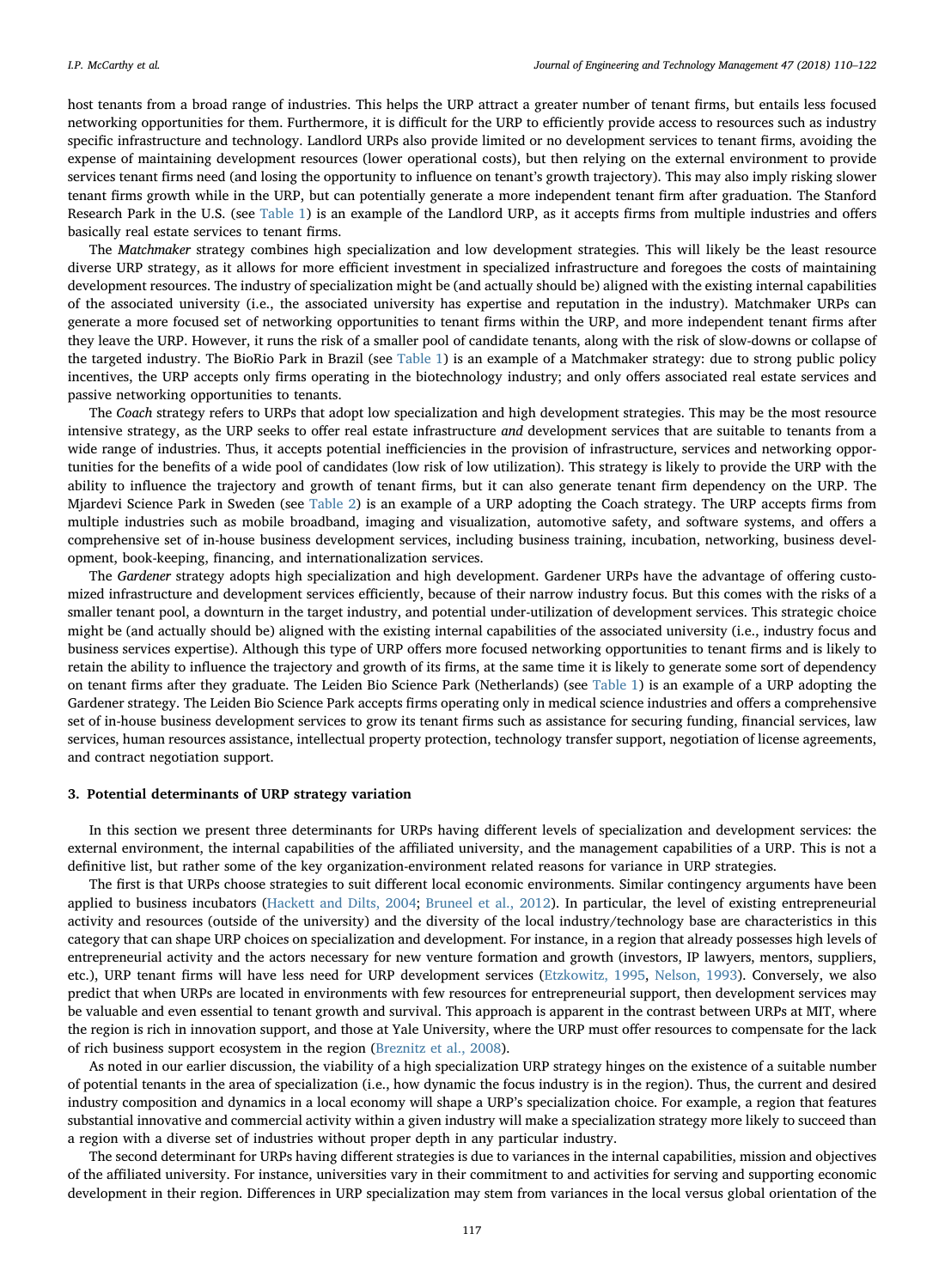university. Universities with a strong commitment to their local communities may want the URP to focus on local employment and job creation within the regional areas of expertise. Also, some universities may have a reputation and focus on one specific industry while others are positioned as having more generalist approaches. These university characteristics, alone or in conjunction with the university mission and objectives, can translate to different priorities for the URPs [\(Clarysse et al., 2005;](#page-11-10) [Feldman and Desrochers,](#page-11-30) [2003,](#page-11-30) [Khan et al., 2010](#page-11-31)), and consequently different specialization approaches.

Internal factors of the affiliated universities might also affect the level of development effort put forward by the URP. For example, if the university possesses the business capabilities to support the URP's tenants, then an inclination for a high development might happen, otherwise a low development route might be preferable. Also, differences in development services may stem from differences in whether a university views its URP as a not-for-profit public good or as a for-profit venture [\(O'Shea et al., 2005](#page-12-46)). In the former case, the university may be more likely to encourage the URP to adopt a high development strategy (i.e., more nurturing and supporting) while in the latter case a low development route might be preferable (i.e., picking the winners).

The third determinant for URP strategy variation is differences in the existing capabilities internal to the URP, especially the characteristics of its managers (or management teams) and their past professional experience. A URP manager's prior experience − in terms of specific industries, entrepreneurial endeavors, business services, economic development, and real estate project management − will affect the set of capabilities and preferences they bring to a URP. The literature on university-industry relationship recognizes this link. For example, [Siegel et al. \(2004\)](#page-12-47) propose that university technology transfer managers with marketing and negotiation experience tend to be more successful in connecting to the industry, while [Grigg \(1994\)](#page-11-32) suggests that URP success is dependent on a strong and dynamic leader. Therefore, as URP managers are often responsible for developing and implementing URP strategies, it is reasonable to assume that these capabilities and preferences may also influence a URP's choices of specialization. For example, URP managers with extensive experience in a specific industry may find it easier and more rewarding to run URPs focused on that industry, both because of their specific industry knowledge as well as their existing social network. By contrast, URP managers with general business experience in multiple industries and/or policy positions might be more inclined to act as a gatekeeper for different industry groups, and therefore, choose low specialization. In addition to manager's experience, anchor tenants may also play an important role in the URP specialization strategy.

A URP manager's prior experience may also affect the preferences they have for a URP's development approach. For example, a URP manager (or management teams) with primarily real estate development and basic management background will be more inclined to pursue a low development approach. On the other hand, a URP manager with experience in business development, entrepreneurial finance, or other business building activities may have the capabilities, preferences, and established network to feel more comfortable pursuing a high development strategy. This focus on URP manager experience as a source of variation is consistent with the analysis of [Von Zedtwitz and Grimaldi \(2006\)](#page-12-48), who propose a typology for incubators based on the motives and capabilities of their leaders. Similar to specialization, anchor tenants may also play an important role in the URP development strategy as synergies and specific interests might exist for anchor tenants to offer development support to promising start-ups.

# 4. URP strategic fit

In this section we follow similar research on incubators that calls for theoretical explanations to questions such as: Are some strategies better than others in achieving certain goals? And, how does alignment of the strategic dimensions influence performance? ([Bergek and Norrman, 2008](#page-11-9)). To do this, we draw upon the strategic fit literature, which asserts that the degree of fit (or consistency or alignment) between an organization's resources and capabilities, its strategy, and the characteristics of the external environment will influence the organization's performance ([Doty et al., 1993](#page-11-33), [Venkatraman and Camillus, 1984](#page-12-49), [Miller, 1992\)](#page-12-50). Strategic fit is often broken down into internal fit, which refers to the alignment between an organization's resources/capabilities and its strategy ([Chandler, 1962](#page-11-34); [Porter, 1996\)](#page-12-51); and external fit, which refers to the alignment between an organization's strategy and the conditions of its external environment (Lawrence and Lorsch, 1967; [Miller, 1992](#page-12-50)).

URP internal fit relates to the alignment between the URP's resources, capabilities and its strategy. High internal fit occurs, for instance, when a URP manager who possesses industry-specific experience together with an affiliated university that possesses industry-specific resources and capabilities are then matched to a high specialization URP strategy (Matchmaker and Gardener). Hence, their technological knowledge, available resources and specific industry management experience will provide advantages in understanding which tenants to select and what type of support they require [\(Bell and Pavitt, 1995;](#page-11-35) [Brusoni et al., 2001\)](#page-11-36). Similarly, when the URP manager who possesses experience in multiple industries along with an affiliated university that possesses a more generalist set of resources and capabilities are then matched with a low specialization URP (Landlord and Coach), this then would provide high internal fit. This way, URP managers are able to effectively work with, understand, and provide services to the tenant firms from different industries. Conversely, low internal fit is when there is a mismatch between the available capabilities (e.g., managers' experience, universities' resources and capabilities) and the URP's specialization strategy.

With regards to development, high internal fit occurs, for example, when a URP manager who has the relevant start-up building expertise and the affiliated university that has the resources and capabilities needed to support the development of the tenant firms are then matched with a high development URP strategy (Coach and Gardener). The URP manager is actually experienced at helping firms through their different life cycle stages ([Jawahar and McLaughlin, 2001](#page-11-37); [Vohora et al., 2004](#page-12-52)) and the affiliated university possesses related resources and capabilities. Conversely, if a URP manager does not possess such experience and an affiliated university does not have such business development resources and capabilities, then low development strategies (Landlord and Matchmaker) is likely to be a better fit. Similarly, to specialization, low internal fit will happen when there is a mismatch between the available capabilities (e.g., managers' experience, universities' resources and capabilities) and the URP's development strategy.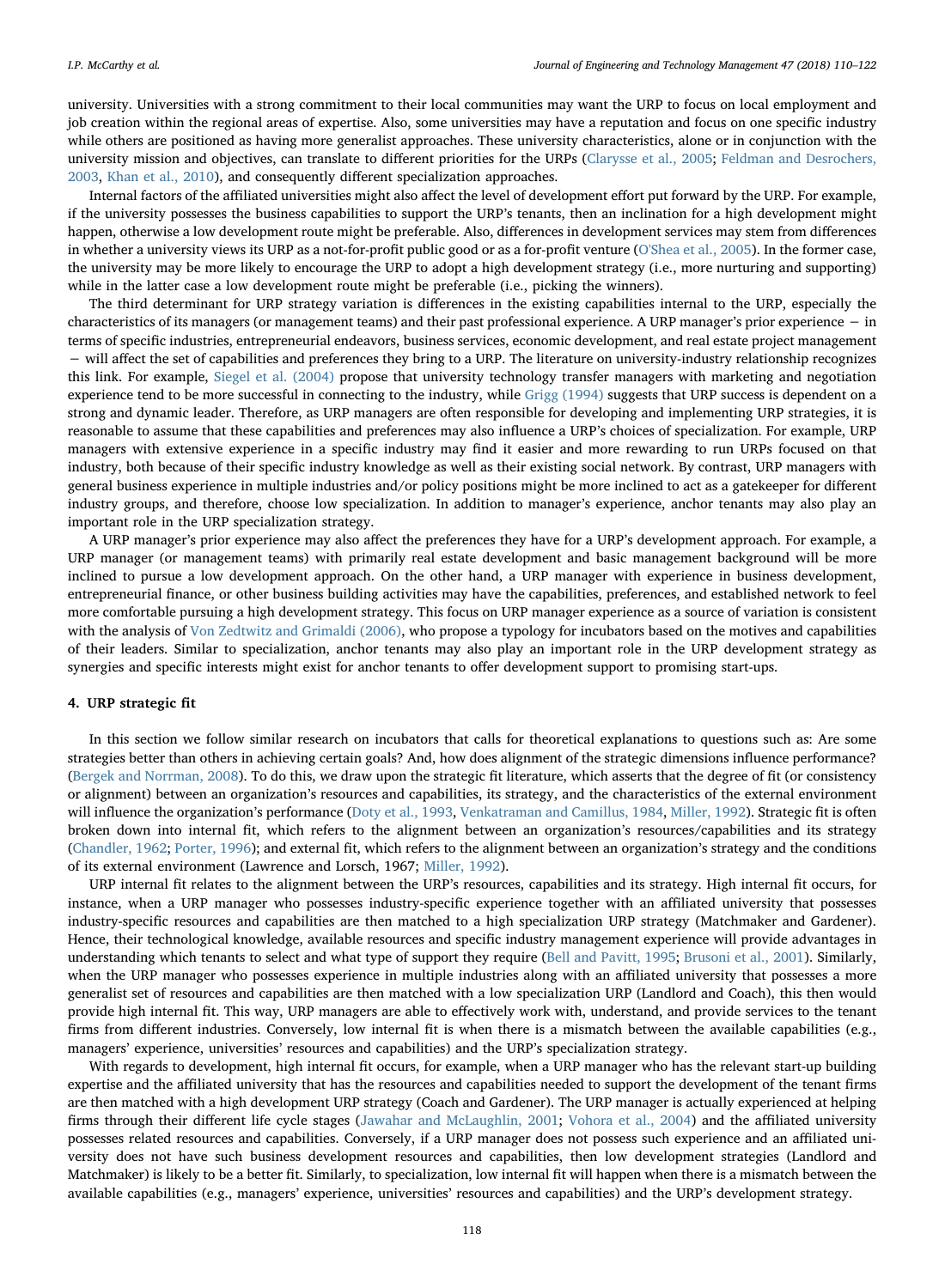#### <span id="page-9-0"></span>Table 3

|  | Factors associated with URP strategic fit. |  |  |  |  |
|--|--------------------------------------------|--|--|--|--|
|--|--------------------------------------------|--|--|--|--|

| URP strategy |                                       | University mission, objectives, resources and capabilities |       |        |            |                        | URP management team capabilities    |                                   |                                              | URP regional environment                    |                                          |
|--------------|---------------------------------------|------------------------------------------------------------|-------|--------|------------|------------------------|-------------------------------------|-----------------------------------|----------------------------------------------|---------------------------------------------|------------------------------------------|
|              | Industry-<br>specific<br>capabilities | Start-up<br>building<br>capabilities                       | Local | Global | For-profit | Not-<br>for-<br>profit | Industry-<br>specific<br>experience | General<br>business<br>experience | <b>Business</b><br>development<br>experience | Robust business<br>development<br>ecosystem | Focused<br>industry-<br>specific<br>base |
| Matchmaker   | X                                     |                                                            |       | X      | X          |                        | X                                   |                                   |                                              | X                                           | X                                        |
| Gardner      | X                                     | X                                                          |       | X      |            | X                      | X                                   |                                   | X                                            |                                             | X                                        |
| Landlord     |                                       |                                                            | X     |        | X          |                        |                                     | X                                 |                                              | X                                           |                                          |
| Coach        |                                       | X                                                          | X     |        |            | X                      |                                     |                                   | A                                            |                                             |                                          |

URP external fit is the extent to which a URP's strategy fits with its environmental conditions. Thus, for instance, high external fit occurs when a high specialization URP strategy (Matchmaker and Gardener) is deployed in environments that include a focused industry/technology base in the industry of specialization (i.e., existing industry knowledge, trained labour force, presence of focused high education institutions and research institutes). This way, the URP will focus on an industry where tenant firms can encounter plenty of industry-related resources and capabilities available in the local/regional environment. Similarly, high external fit will also occur when a URP adopts low specialization strategies (Landlord and Coach) in regions where there is a balanced mix of industry sectors, without a clear dominance of any industry.

In regards to development, a URP with a low development strategy (Landlord and Matchmaker) located in a robust business development ecosystem will exhibit high external fit. This way, the tenant firms can encounter plenty of available business-related resources and capabilities in the local/regional environment (e.g., high level of entrepreneurial dynamism with the presence of consulting firms, active business associations, large pool of business-trained labour, training opportunities and financing institutions). In such a case, a URP does not need to offer a wide range of development services to its tenant firms as they will be able to receive these services from their local environment within the desired scope, quality and cost levels. Similarly, high external fit refers to a URP choosing high development strategy (Coach and Gardener) in local environments with weak business development ecosystems. In this case, since the local environment is not conducive to entrepreneurship and business start-up development (i.e., it does not offer business development resources and capabilities locally), then the URP will need to provide these very much needed services to its tenants. Using this logic, we posit how each type of URP strategy would produce strategic fit (see [Table 3](#page-9-0) for a summary):

- Matchmaker URP (high-specialization & low-development strategy) − high strategic fit is achieved when a URP: (i) is affiliated with a university that possesses the needed resources and capabilities associated with the industry of specialization, has a global orientation (i.e., international reach and reputation) and views the URP as a for-profit venture, (ii) has a manager or a management team with extensive experience in the industry in which the URP specializes, and (iii) is located in a region with a focused industry/technology base in the industry in which the URP specializes and a robust business development ecosystem.
- Gardner URP (high-specialization & high-development strategy) − high strategic fit is achieved when a URP: (i) is affiliated with a university that possesses the needed resources and capabilities associated with start-up building in the industry of specialization, has a global orientation (i.e., international reach and reputation) and views the URP as a public good, (ii) has a manager or a management team with experience in supporting new ventures and start-ups in the industry in which the URP specializes, and (iii) exists in a local economic environment with a focused industry/technology base in the industry in which the URP specializes and a weak business development ecosystem.
- Landlord URP (low-specialization & low-development strategy) − high strategic fit is achieved when a URP: (i) is affiliated with a generalist university in terms of its resources and capabilities, has a local orientation (i.e., local/regional reach and development) and views the URP as a for-profit venture, (ii) has a manager or a management team with experience in a variety of industries, particularly managing commercial/industrial real estate, and (iii) exists in a local economic environment with broad industry/ technology base and a robust business development ecosystem.
- Coach URP (low-specialization & high-development strategy) − high strategic fit is achieved when a URP: (i) is affiliated with a generalist university that possesses resources and capabilities associated with start-up building in multiple industries, has a local orientation (i.e., local/regional reach and development) and views the URP as a public good, (ii) has a manager or a management team with experience running or supporting new ventures and start-ups in a variety of industries, and (iii) exists in a local economic environment with a broad industry/technology base and a weak business development ecosystem.

## 5. Discussion

While URPs are considered to be an important and growing phenomenon for supporting new venture development, technology transfer and economic development, studies on URP impact have been hampered by abstractions that ignore or suppress how URPs vary in terms of their strategies. In response, we presented a typology and associated theorizing and predictions to explore (i) the variations in URP strategies; (ii) potential explanations for the variance of URP strategies; and, (3) insights on how URPs can achieve internal and external strategic fit. We now discuss the implications of this work for future research and practice concerned with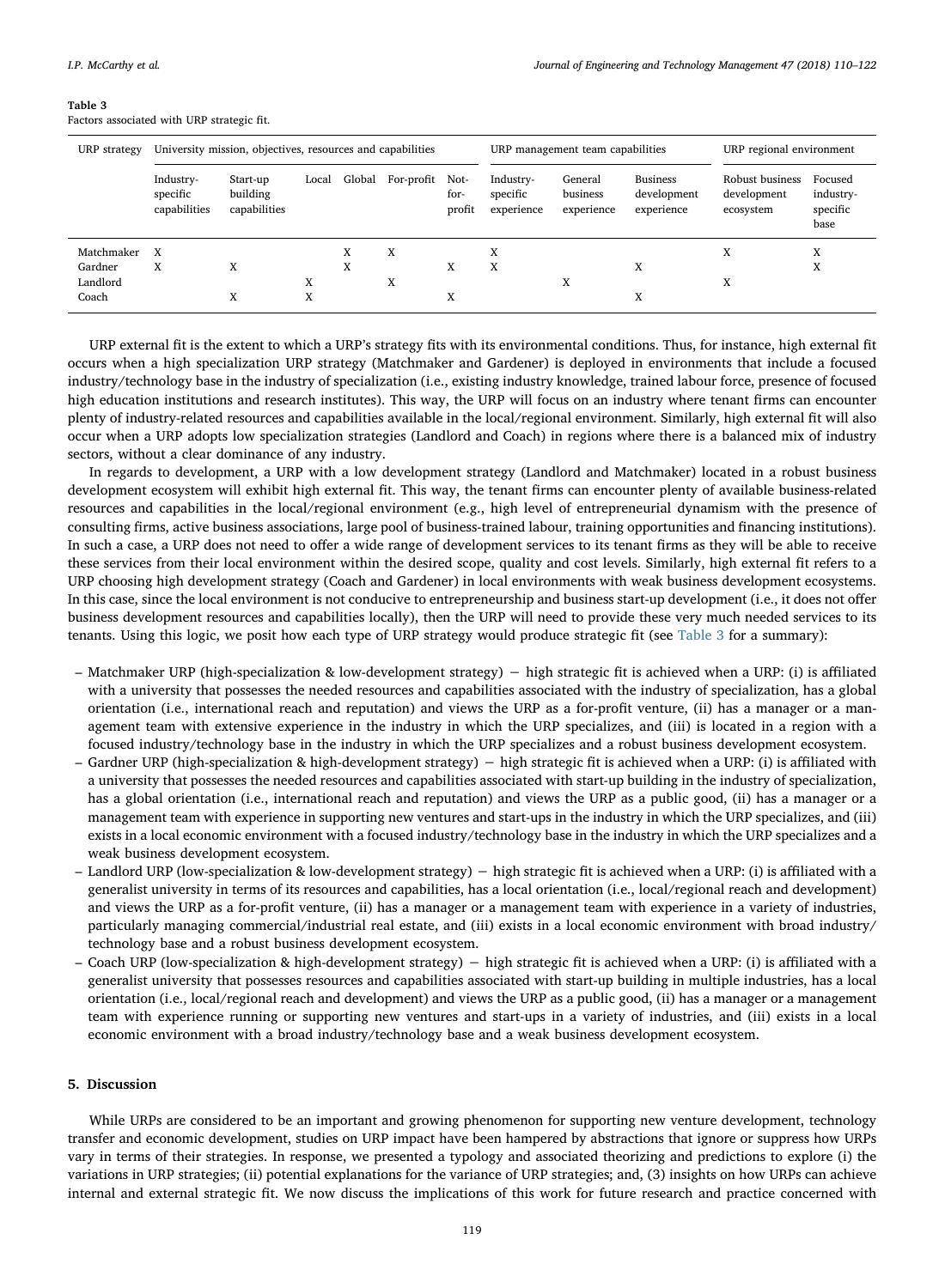creating and managing URPs.

#### 5.1. One size does not fit all

Our characterization and illustration of URP strategies shows that URPs can vary significantly in terms of why they exist and what they aim to do. Therefore, we argue that when it comes to URP strategic management, "one size does not fit all." Variations in the two dimensions − specialization and development − determine the URP's strategy, its modus operandi, and its needed capabilities; and offer important implications for studying and managing URPs. For example, by combining the two dimensions to produce a typology of four types of URP strategies (Landlord, Matchmaker, Coach and Gardener), it is possible to link these variations to different URP outcomes. This allows researchers, policy–makers and URP managers to gain a clearer understanding of how these dimensions work together to influence the value and the impact a URP has to its different stakeholders.

Thus, while our typology of URP strategies is the first that we know of, it is more than just a classification. It provides an orthogonal framework that satisfies the three aims of theory development: description, explanation, and prediction ([Kerlinger and](#page-11-38) [Lee, 1999](#page-11-38)). It also meets the criteria for a typological theory of organizations [\(Doty and Glick, 1994\)](#page-11-39) as it explicitly defines constructs that are amenable to measurement and which interact with each other to produce important and interesting outcomes. The core promise of the dimensions and strategies in our typology is that they provide a theoretical basis to help resolve the debate around URP effectiveness. They can help determine which combinations of URP strategies, resources/capabilities, missions, and environments are likely to drive innovation and entrepreneurship–and which are likely to be fruitless 'high tech fantasises'.

Furthermore, while our dimensions are appropriate in that they are theoretically grounded and can be used to understand URP diversity on their strategies, each one can be unpacked to offer interesting insightful explanation. Specialization for example, is clearly multidimensional. While we define this construct in terms of industry focus, specialization could also be based on criteria such as picking winners by choosing tenants that are perceived to be on track for success based on their technology content, entrepreneurial profile, acquired funds, etc.

#### 5.2. Does the source of the URP strategy variation matter?

In addressing why URPs have such differences, we present three potential explanations: the URP strategy reflects the experience of the URP manager/management team and the capabilities internal to the URP itself; the URP strategy serves the capabilities, mission and objectives of the affiliated university; and the URP strategy echoes the needs and characteristics of its region. These answers vary in terms of whether the source of variation is endogenous or exogenous. Endogenous variation is internal to the URP (i.e., associated with the URP manager/management team), while exogenous variation is external (i.e., the genesis of the strategy originates beyond the URP). This raises interesting questions about how sources of the variation might impact the effectiveness, durability and diffusion of different URP strategies. For example, the literature says that a given strategy might unevenly benefit different stakeholder groups (i.e., an unbalanced outcome), meaning that for some a given strategy will have more effectiveness than for others ([Rowley and Moldoveanu, 2003\)](#page-12-53). Also, it is known that when a strategy is in response to the needs of an important stakeholder group(s) that strategy is likely to last longer and be more rapidly and efficiently copied in similar stakeholder situations ([Tolbert and Zucker, 1983](#page-12-54)). Therefore, the source of URP strategy variation is very likely to matter significantly for aspects such as strategy effectiveness, stakeholder management and related outcomes, how long a strategy will last and how quickly/efficiently it will get copied and diffused.

#### 5.3. What influences URP success and change?

In addressing the above question we assumed that 'it depends'. Thus, we drew upon the contingency theory of organizations to offer a clearer understanding of how a URP must maintain strategic fit, both internally among URP strategy and the resources/ capabilities available to URP, and externally between a URP strategy and its environment. Our explanations to these two forms of fit allow researchers, university leaders, policy-makers and URP managers to better define, predict and manage causes of URP success. For example, in terms of partial fit, researchers could examine which is more important to URP performance: high external fit and low internal fit, or low external fit and high internal fit. This would help determine how URPs should plan for, measure and communicate performance progress and evolution. Furthermore, researchers could develop studies to examine the performance implications associated with the sequence in which a fit is attained. That is, in terms of URP performance, is it better to develop a URP strategy first and then employ a suitable and competent URP manager for that strategy, or is it better to recruit a competent URP manager and allow a strategy to emerge based on the capabilities, interests and preferences of that manager?

Another implication from our conceptual model is that it offers a basis to extend the theory through studying the changes that occur on URP strategies over time (e.g., shifting from Landlord to Coach strategy). Fundamental questions such as why and how URPs change their strategy could be examined. Our typology is particularly useful for identifying the drivers and studying such changes for a couple of reasons. First, it portrays the different configurations of strategic dimensions that determine internal URP fit or external URP fit, and these can explain why URPs need to change their strategies. Second, it provides a framework by which researchers can measure the extent to which misfits (internal or external) drive change from one URP strategy to another. For example, research on the related phenomenon of business incubators has identified that the diffusion and adaptation of the incubator strategies occurs as incubators strive to maintain a fit with their changing local needs and conditions ([Kuratko and LaFollette, 1987\)](#page-11-40). This relationship between changes in environmental conditions and strategy could be examined empirically for URPs to plot the paths (or trajectories)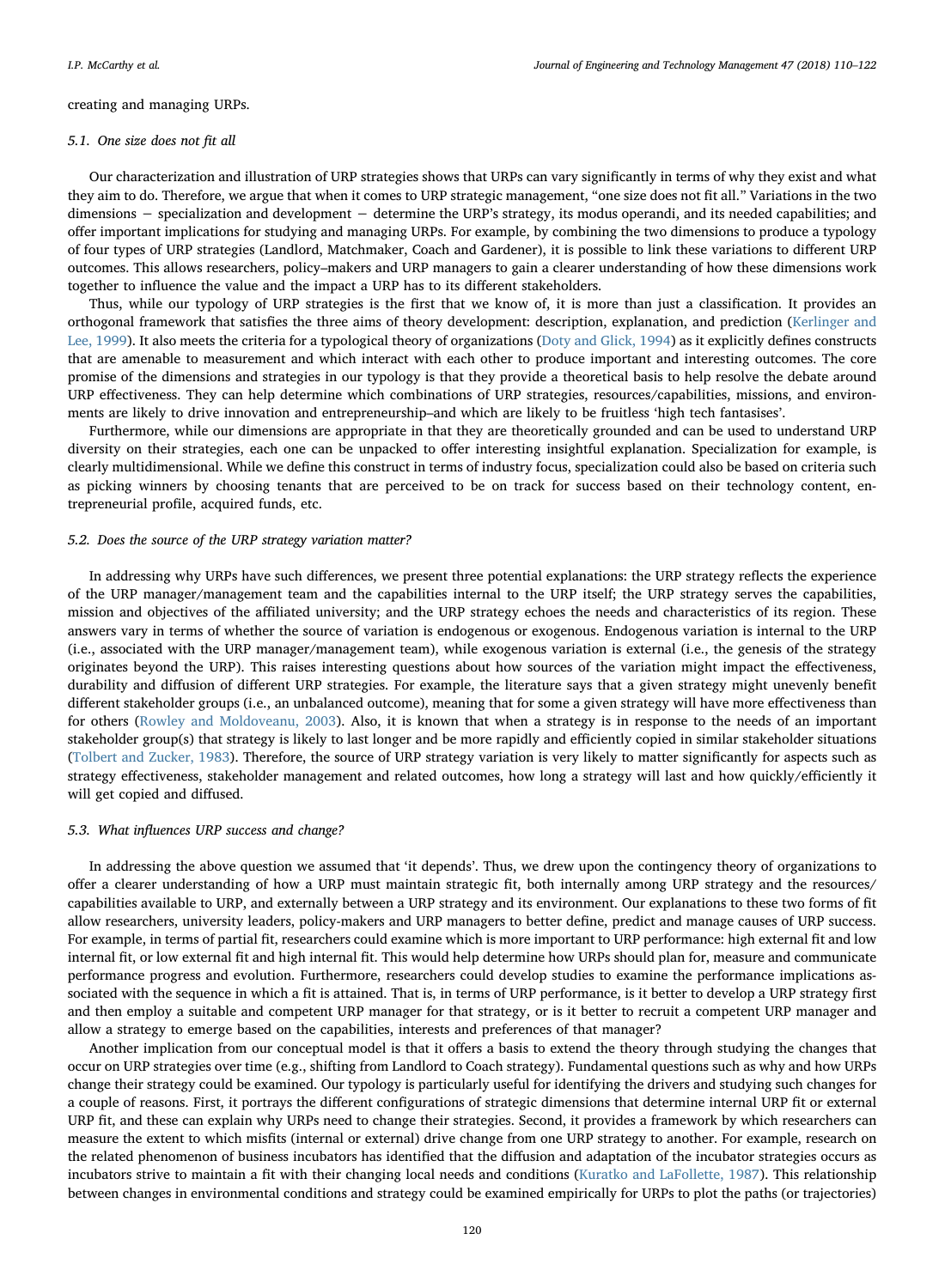of strategic change, the actions that drove the change and the implications for URP's internal resources and capabilities.

#### 6. Conclusion

Even though significant empirical research attention has been given to the rise of URPs, the findings about their impact remain uncertain. We help address this problem by positing that URP strategies are heterogeneous and understanding their variance is essential for determining appropriate strategic fit. In response, we presented a typology of four URP strategies − Landlord, Matchmaker, Coach and Gardener − to help better understand how URPs vary, why they vary, and the appropriate practices associated with their strategy choices. Our typology is both a classification and theoretical mechanism, in that it can be used to describe, explain and predict the effects of URP diversity. We urge researchers to specify the strategy of the URP they are studying to improve the focus of their studies, conceptually and methodologically, and to better account for the causal effects between the URP's available resources and capabilities, the devised strategy, its local environment and the performance outcomes of their specific population of URPs.

### References

<span id="page-11-14"></span>[Aerts, K., Matthyssens, P., Vandenbempt, K., 2007. Critical role and screening practices of European business incubators. Technovation 27 \(5\), 254](http://refhub.elsevier.com/S0923-4748(18)30011-0/sbref0005)–267.

<span id="page-11-15"></span><span id="page-11-0"></span>[Bakouros, Y.L., Mardas, D.C., Varsakelis, N.C., 2002. Science park, a high tech fantasy? An analysis of the science parks of Greece. Technovation 22 \(2\), 123](http://refhub.elsevier.com/S0923-4748(18)30011-0/sbref0010)–128. [Battelle, 2007. Characteristics and Trends in North American Research Parks: 21 st Century Directions. Battelle Technology Partnership Practice and Association of](http://refhub.elsevier.com/S0923-4748(18)30011-0/sbref0015) [University Research Parks.](http://refhub.elsevier.com/S0923-4748(18)30011-0/sbref0015)

<span id="page-11-35"></span>[Bell, M., Pavitt, K., 1995. The development of technological capabilities. Trade. Technol. Int. Competitiveness 22, 69](http://refhub.elsevier.com/S0923-4748(18)30011-0/sbref0020)–101.

<span id="page-11-9"></span>[Bergek, A., Norrman, C., 2008. Incubator best practice: a framework. Technovation 28, 20](http://refhub.elsevier.com/S0923-4748(18)30011-0/sbref0025)–28.

<span id="page-11-29"></span>[Breznitz, S.M., O'Shea, R.P., Allen, T.J., 2008. University commercialization strategies in the development of regional bioclusters. J. Prod. Innov. Manage. 25 \(2\),](http://refhub.elsevier.com/S0923-4748(18)30011-0/sbref0030) 129–[142.](http://refhub.elsevier.com/S0923-4748(18)30011-0/sbref0030)

<span id="page-11-16"></span>[Breznitz, S.M., Clayton, P.A., Defazio, D., Isett, K.R., 2017. Have you been served? The impact of university entrepreneurial support on start-ups](http://refhub.elsevier.com/S0923-4748(18)30011-0/sbref0035)' network formation. J. [Technol. Transfer 1](http://refhub.elsevier.com/S0923-4748(18)30011-0/sbref0035)–25.

<span id="page-11-27"></span>[Bruneel, J., Ratinho, T., Clarysse, B., Groen, A., 2012. The Evolution of Business Incubators: comparing demand and supply of business incubation services across](http://refhub.elsevier.com/S0923-4748(18)30011-0/sbref0040) diff[erent incubator generations. Technovation 32 \(2\), 110](http://refhub.elsevier.com/S0923-4748(18)30011-0/sbref0040)–121.

<span id="page-11-36"></span>[Brusoni, S., Prencipe, A., Pavitt, K., 2001. Knowledge specialization, organizational coupling, and the boundaries of the](http://refhub.elsevier.com/S0923-4748(18)30011-0/sbref0045) firm: why do firms know more than they [make? Adm. Sci. Q. 46 \(4\), 597](http://refhub.elsevier.com/S0923-4748(18)30011-0/sbref0045)–621.

<span id="page-11-12"></span>[Carroll, V.G., Harris-Bondima, M., Norris, K.K., Williams, C., 2010. Changing lives: The Baltimore City Community College Life Sciences Partnership with the](http://refhub.elsevier.com/S0923-4748(18)30011-0/sbref0050) [University of Maryland, Baltimore. Community Coll. J. Res. Pract. 34 \(11\), 936](http://refhub.elsevier.com/S0923-4748(18)30011-0/sbref0050)–938.

<span id="page-11-34"></span>[Chandler, A.D., 1962. Strategy and Structure. MIT Press, Cambridge, MA](http://refhub.elsevier.com/S0923-4748(18)30011-0/sbref0055).

<span id="page-11-6"></span>[Chan, K.F., Lau, T., 2005. Assessing technology incubator programs in the science park: the good, the bad and the ugly. Technovation 25 \(10\), 1215](http://refhub.elsevier.com/S0923-4748(18)30011-0/sbref0060)–1228.

<span id="page-11-10"></span>[Clarysse, B., Wright, M., Lockett, A., de Velde, E.V., Vohora, A., 2005. Spinning out new ventures: a typology of incubation strategies from European research](http://refhub.elsevier.com/S0923-4748(18)30011-0/sbref0065) [institutions. J. Bus. Venturing 20 \(2\), 183](http://refhub.elsevier.com/S0923-4748(18)30011-0/sbref0065)–216.

<span id="page-11-2"></span>Colombo, M.G., Delmastro, M., 2002. How eff[ective are technology incubators? Evidence from Italy. Res. Policy 31 \(7\), 1103](http://refhub.elsevier.com/S0923-4748(18)30011-0/sbref0070)–1122.

<span id="page-11-26"></span>[Criaco, G., Minola, T., Migliorini, P., Serarols-Tarrés, C., 2014. To have and have not: founders](http://refhub.elsevier.com/S0923-4748(18)30011-0/sbref0075)' human capital and university start-up survival. J. Technol. Transfer 39 [\(4\), 567](http://refhub.elsevier.com/S0923-4748(18)30011-0/sbref0075)–593.

<span id="page-11-23"></span>[Dettwiler, P., Lindelöf, P., Löfsten, H., 2006. Utility of location: a comparative survey between small new technology-based](http://refhub.elsevier.com/S0923-4748(18)30011-0/sbref0080) firms located on and off Science Parks—[implications for facilities management. Technovation 26 \(4\), 506](http://refhub.elsevier.com/S0923-4748(18)30011-0/sbref0080)–517.

<span id="page-11-39"></span><span id="page-11-33"></span>[Doty, D.H., Glick, W.H., 1994. Typologies as a unique form of theory building: toward improved understanding and modeling. Acad. Manage. Rev. 19 \(2\), 230](http://refhub.elsevier.com/S0923-4748(18)30011-0/sbref0085)–251. [Doty, D.H., Glick, W.H., Huber, G.P., 1993. Fit, equi](http://refhub.elsevier.com/S0923-4748(18)30011-0/sbref0090)finallity, and organizational effectiveness: a test of two configurational theories. Acad. Manage. J. 36 (6),

<span id="page-11-13"></span>1196–[1250.](http://refhub.elsevier.com/S0923-4748(18)30011-0/sbref0090) [Eberlein, B., 1996. French center-periphery relations and science park development: local policy initiatives and intergovernmental policymaking. Governance 9 \(4\),](http://refhub.elsevier.com/S0923-4748(18)30011-0/sbref0095) 351–[374.](http://refhub.elsevier.com/S0923-4748(18)30011-0/sbref0095)

<span id="page-11-28"></span>Etzkowitz, H., 1995. The Triple Helix–[university-industry-government relations: a laboratory for knowledge based economic development. EASST Rev. 14, 9](http://refhub.elsevier.com/S0923-4748(18)30011-0/sbref0100)–14.

<span id="page-11-24"></span>[Fang, S.C., Tsai, F.S., Lin, J.L., 2010. Leveraging tenant-incubator social capital for organizational learning and performance in incubation programme. Int. Small Bus.](http://refhub.elsevier.com/S0923-4748(18)30011-0/sbref0105) [J. 28 \(1\), 90](http://refhub.elsevier.com/S0923-4748(18)30011-0/sbref0105)–113.

<span id="page-11-30"></span><span id="page-11-17"></span>[Fayolle, A., Gailly, B., Lassas-Clerc, N., 2006. Assessing the impact of entrepreneurship education programmes: a new methodology. J. Eur. Ind. Train. 30 \(9\), 701](http://refhub.elsevier.com/S0923-4748(18)30011-0/sbref0110)–720. [Feldman, M.P., Desrochers, P., 2003. Research universities and local economic development: lessons from the history of Johns Hopkins University. Ind. Innov. 10,](http://refhub.elsevier.com/S0923-4748(18)30011-0/sbref0115) 5–[24.](http://refhub.elsevier.com/S0923-4748(18)30011-0/sbref0115)

<span id="page-11-4"></span>[Felsenstein, D., 1994. University-related science parks:](http://refhub.elsevier.com/S0923-4748(18)30011-0/sbref0120) 'Seedbeds' or 'Enclaves' of innovation? Technovation 14, 93–110.

<span id="page-11-5"></span>[Ferguson, R., Olofsson, C., 2004. Science parks and the development of NTBFs](http://refhub.elsevier.com/S0923-4748(18)30011-0/sbref0125)— location, survival and growth. J. Technol. Transfer 29 (1), 5–17.

<span id="page-11-18"></span>Franco, M., Haase, H., 2015. University–industry cooperation: researchers' [motivations and interaction channels. J. Eng. Technol. Manage. 36, 41](http://refhub.elsevier.com/S0923-4748(18)30011-0/sbref0130)–51.

<span id="page-11-3"></span>[Fukugawa, N., 2006. Science Parks in Japan and their value-added contribution to new technology-based](http://refhub.elsevier.com/S0923-4748(18)30011-0/sbref0135) firms. Int. J. Ind Organ. 24, 381–400.

<span id="page-11-32"></span>[Grigg, T., 1994. Adopting an entrepreneurial approach in universities. J. Eng. Tech. Manage. 11 \(3\), 273](http://refhub.elsevier.com/S0923-4748(18)30011-0/sbref0140)–298.

<span id="page-11-19"></span>[Guy, I., 1996. A look at Aston science park. Technovation 16 \(5\), 217](http://refhub.elsevier.com/S0923-4748(18)30011-0/sbref0145)–218.

<span id="page-11-11"></span>[Hackett, S.M., Dilts, D.M., 2004. A systematic review of business incubation research. J. Technol. Transfer 29 \(1\), 55](http://refhub.elsevier.com/S0923-4748(18)30011-0/sbref0150)–81.

<span id="page-11-20"></span>[Hommen, L., Doloreux, D., Larsson, E., 2006. Emergence and Growth of Mjärdevi Science Park in Linköping, Sweden. Eur. Plann. Stud. 14 \(10\), 1331](http://refhub.elsevier.com/S0923-4748(18)30011-0/sbref0155)–1361.

<span id="page-11-25"></span>Hytti, U., Maki, K., 2007. Which firms benefi[t most from the incubators? Int. J. Entrepreneurship Innov. Manage. 7 \(6\), 506](http://refhub.elsevier.com/S0923-4748(18)30011-0/sbref0160)–523.

<span id="page-11-38"></span><span id="page-11-37"></span>[Jawahar, I.M., McLaughlin, G.L., 2001. Toward a descriptive stakeholder theory: an organizational life cycle approach. Acad. Manage. Rev. 26 \(3\), 397](http://refhub.elsevier.com/S0923-4748(18)30011-0/sbref0165)–414. Kerlinger, F.N., Lee, H. B. (Eds.), 1999. Foundation of Behavioral Research, 4th ed., 599–619.

<span id="page-11-31"></span>

Khan, M.A., Afzal, H., Chaudhry, I.S., Khan, M.F.A., 2010. Impact of organization's [mission an encouraging factor for overall performance. Afr. J. Bus. Manage. 4 \(13\),](http://refhub.elsevier.com/S0923-4748(18)30011-0/sbref0175) 2652–[2658.](http://refhub.elsevier.com/S0923-4748(18)30011-0/sbref0175)

<span id="page-11-22"></span>[Koh, F.C.C., Koh, W.T.H., Tschang, F.T., 2005. An analytical framework for science parks and technology districts with an application to Singapore. J. Bus. Venturing](http://refhub.elsevier.com/S0923-4748(18)30011-0/sbref0180) [20 \(2\), 217](http://refhub.elsevier.com/S0923-4748(18)30011-0/sbref0180)–239.

<span id="page-11-40"></span>[Kuratko, D.F., LaFollette, W.R., 1987. Small business incubators for local economic development. Econ. Dev. Rev. 5 \(2\), 49](http://refhub.elsevier.com/S0923-4748(18)30011-0/sbref0185)–55.

<span id="page-11-21"></span>[Löfsten, H., Lindelöf, P., 2001. Science parks in Sweden?industrial renewal and development? R&D Manage. 31 \(3\), 309](http://refhub.elsevier.com/S0923-4748(18)30011-0/sbref0190)–322.

<span id="page-11-7"></span>[Langford, C.H., Hall, J., Josty, P., Matos, S., Jacobson, A., 2006. Indicators and outcomes of Canadian university research: proxies becoming goals? Res. Policy 35 \(10\),](http://refhub.elsevier.com/S0923-4748(18)30011-0/sbref0195) 1586–[1598.](http://refhub.elsevier.com/S0923-4748(18)30011-0/sbref0195)

<span id="page-11-1"></span>Leyden, D.P., Link, A., Siegel, D.S., 2006. A Theoretical and Empirical Analysis of the Decision to Locate on a University Research Park. SSRN eLibrary Retrieved from. [http://papers.ssrn.com/sol3/papers.cfm?abstract\\_id=900546](http://papers.ssrn.com/sol3/papers.cfm?abstract_id=900546).

<span id="page-11-8"></span>Link, A.N., Scott, J.T., 2003a. U.S. science parks: the diffusion of an innovation and its eff[ects on the academic missions of universities. Int. J. Ind. Organ. 21 \(9\),](http://refhub.elsevier.com/S0923-4748(18)30011-0/sbref0205)